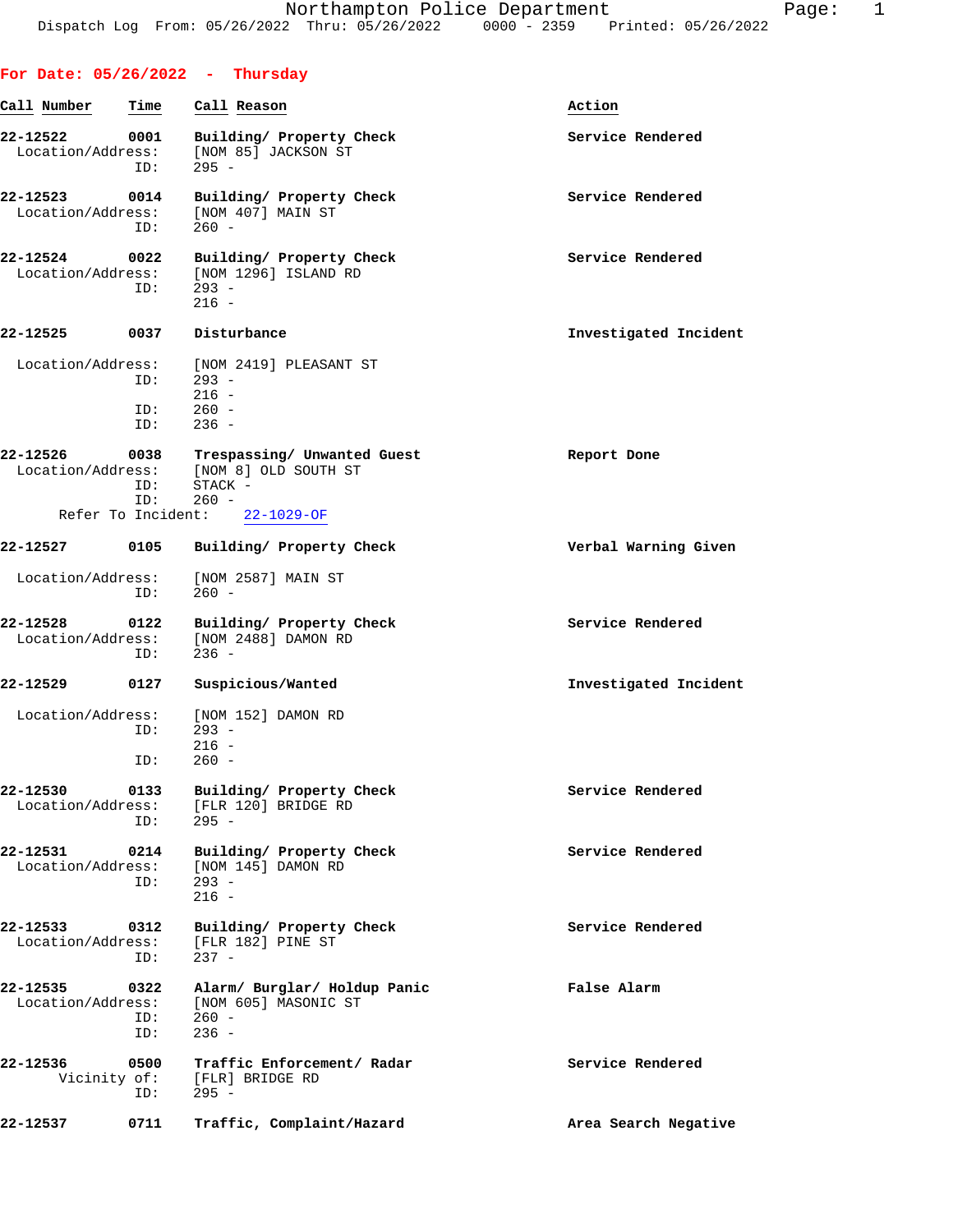| Location/Address:             | ID:<br>ID:                | KING ST + FINN ST<br>189 -<br>299 -<br>$261 -$                       |                               |
|-------------------------------|---------------------------|----------------------------------------------------------------------|-------------------------------|
| 22-12540                      | 0848                      | Traffic, Complaint/Hazard                                            | Area Search Negative          |
| Location/Address:             | ID:                       | HATFIELD ST + N ELM ST<br>$189 -$                                    |                               |
| 22-12542<br>Location/Address: | 0908<br>ID:               | Traffic Control<br>[FLR 341] CLEMENT ST<br>$189 -$                   | Service Rendered              |
| 22-12543                      | 0940                      | Motor Vehicle Stop                                                   | Verbal Warning Given          |
| Location/Address:             | ID:                       | PLEASANT ST<br>$201 -$                                               |                               |
| 22-12544                      | 0942                      | Theft/ Larceny                                                       | Investigated Incident         |
| Location/Address:             | ID:                       | [NOM 2713] PLEASANT ST<br>$299 -$<br>$261 -$                         |                               |
| 22-12545<br>Location/Address: | 0957<br>ID:<br>ID:<br>ID: | Suspicious/Wanted<br>KING ST + FINN ST<br>187 -<br>$201 -$<br>$46 -$ | Peace Restored                |
| 22-12549<br>Location/Address: | 1030<br>ID:               | ASSIST OTHER AGENCY<br>[NOM 39] CRESCENT ST<br>187 -                 | Service Rendered              |
| 22-12550<br>Location/Address: | 1037<br>ID:               | Alarm/ Healthwatch/ Help<br>[FLR 12] MAPLE ST<br>170 -               | Taken to Hospital             |
|                               | EMS Unit:                 | MUTAMB1-HQ Mutual Aid Ambulance                                      |                               |
| 22-12551                      | 1042                      | Motor Vehicle Stop                                                   | Cite/ Warning Issued/ Traffic |
| Location/Address:             | ID:<br>ID:                | [NOM 438] ELM ST<br>187 -<br>$299 -$<br>261 -                        |                               |
| 22-12552                      | 1125                      | Parking Violation                                                    | Cite/ Warning Issued/ Traffic |
| Location/Address:             |                           | [NOM 93] HAMPTON AVE                                                 |                               |
| 22-12555<br>Location/Address: | 1158<br>ID:               | Park and Walk<br>MAIN ST<br>299 -<br>$261 -$                         | Service Rendered              |
| 22-12556                      | 1216                      | Motor Vehicle Stop                                                   | Investigated Incident         |
| Location/Address:             | ID:                       | [NOM 24] LOCUST ST<br>$178 -$                                        |                               |
| 22-12557<br>Location/Address: | 1222<br>ID:               | Traffic Control<br>[NOM 24] LOCUST ST<br>$230 -$                     | Service Rendered              |
| 22-12559<br>Location/Address: | 1230<br>ID:               | Animal<br>[AMH 2] MULLINS WAY<br>$427 -$                             | Service Rendered              |
| $\sim$ $\sim$ $\sim$ $\sim$   | 1000                      |                                                                      |                               |